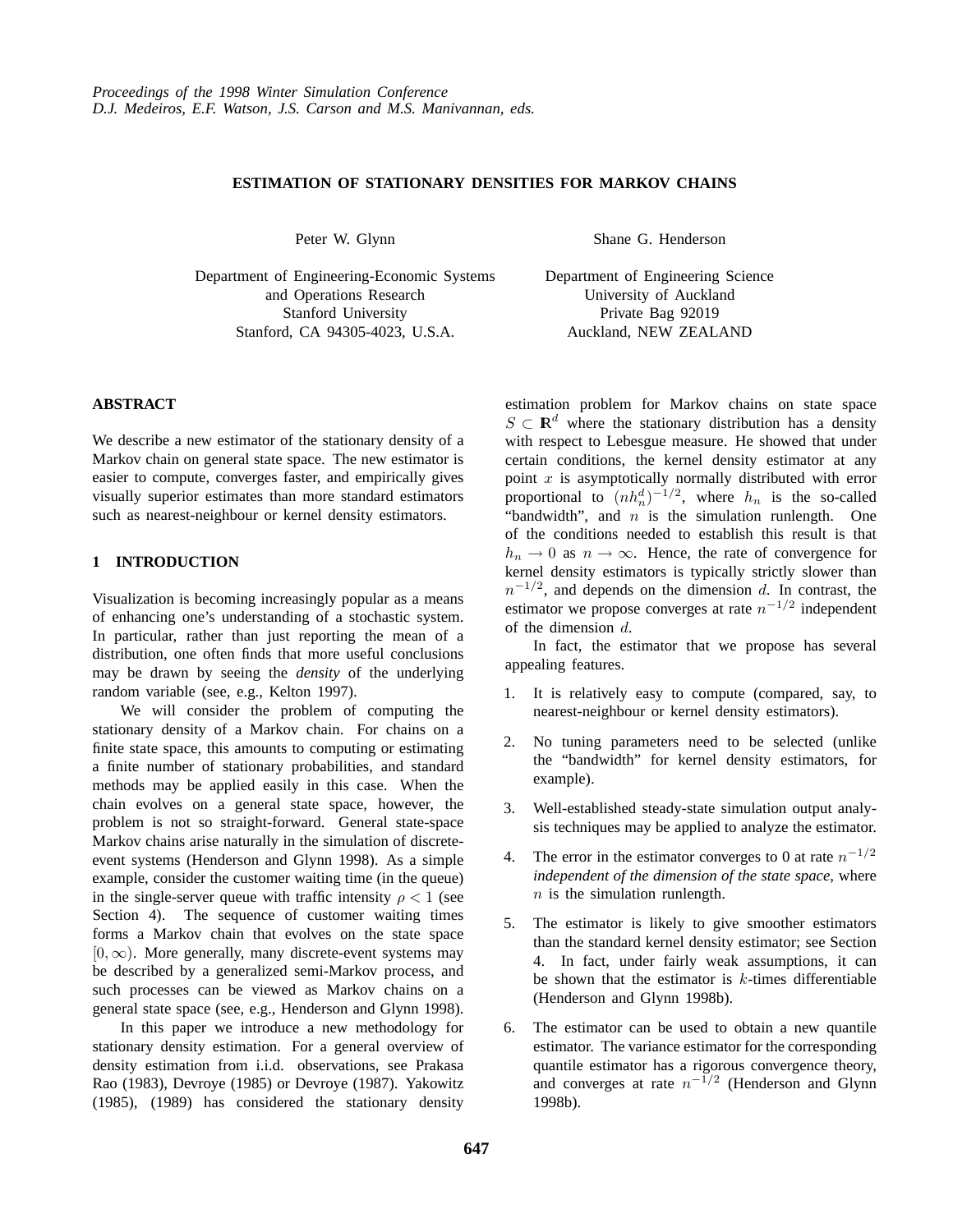$\Box$ 

7. Empirically, the estimator yields superior representations of stationary densities compared with other methods (see Section 4).

To ensure the existence of the stationary distribution, we make the following assumption. This assumption is certainly not confining. In particular, Glynn (1994) showed that in order for a steady-state simulation to be "well-posed" in a certain precise sense, assumption **A** is both necessary and sufficient. In the special case where S is discrete, assumption **A** corresponds with the usual definition of positive recurrence (with a single closed communicating class and no transient states).

**Assumption A:** The process  $X = (X_n : n \ge 0)$  is a positive Harris recurrent Markov chain on state space S, with stationary distribution  $\pi$ .

Let

$$
P^k(x, \cdot) = P(X_k \in \cdot | X_0 = x)
$$

be the  $k$ -step transition kernel of  $X$ . The look-ahead density estimator, as we call it, relies on the following assumption.

**Assumption B:** For some  $m > 0$ , and some reference measure  $\mu$ ,

$$
P^m(x, dy) = p(x, y)\mu(dy),
$$

where  $p(x, y)$  is explicitly known.

Typically,  $m = 1$ , but this is not necessary. The case where  $\mu$  is Lebesgue measure, and S is a subset of  $\mathbb{R}^d$ is perhaps most familiar, and is the context where kernel and nearest-neighbour density estimators are most easily applied. Note however, that in the definition there are no restrictions on  $\mu$ , so that assumption **B** does not restrict us to this context. The example in Section 4 shows that this apparent subtlety can in fact be very useful.

Assumption **B** is critical to our approach. Therefore, our methodology cannot be applied to estimate the common density of i.i.d. r.v.'s. To see why, note that in the i.i.d. case  $p(x, y) = q(y)$  for all x, and q is the unknown density. But we require explicit knowledge of  $p$ , and hence  $q$ .

The remainder of this paper is organized as follows. In Section 2 we introduce the look-ahead density estimator and derive some of its pointwise convergence properties. Then, in Section 3 we consider global convergence issues. Finally, Section 4 is devoted to a comparison of the lookahead density estimator with a kernel density estimator through a numerical example.

#### **2 THE LOOK-AHEAD ESTIMATOR**

Before introducing the look-ahead density estimator, we prove some preliminary results.

**Lemma 1** *If* **A** *and* **B** *hold, then*  $\pi \ll \mu$ *, i.e.,*  $\pi$  *is absolutely continuous with respect to*  $\mu$ *.* 

**Proof:** Suppose  $\mu(B) = 0$ . Then  $P^m(x, B) = 0$  for all  $x \in S$ . Hence

$$
\pi(B) = \int_{S} P^m(x, B)\pi(dx) = 0.
$$

Hence, the Radon-Nikodym theorem implies that the stationary distribution  $\pi$  has a density with respect to  $\mu$ , i.e., that  $\pi(dx) = \pi(x)\mu(dx)$ . (Note that we are using  $\pi$ to represent both the stationary distribution and its density with respect to  $\mu$ . The appropriate interpretation should be clear from the context.) Our next result sets the scene for the definition of the look-ahead density estimator.

**Lemma 2** *If* **A** *and* **B** *hold, then*  $\int_S \pi(dx)p(x, \cdot)$  *is a version of the stationary density.*

**Proof:** Observe that for all measurable sets B (measurable with respect to the sigma-field on which  $\mu$  is defined),

$$
\int_{B} \pi(y)\mu(dy) = \pi(B)
$$
\n
$$
= \int_{S} \pi(dx)P^{m}(x, B)
$$
\n
$$
= \int_{S} \pi(x) \int_{B} p(x, y)\mu(dy)\mu(dx)
$$
\n
$$
= \int_{B} \int_{S} \pi(x)p(x, y)\mu(dx)\mu(dy).
$$

Since this holds for all measurable sets  $B$ , it follows that

$$
\pi(y) = \int_S \pi(x) p(x, y) \mu(dx) \quad \mu \text{ a.e.}
$$

Hence

$$
\int_{S} \pi(dx)p(x,y) \tag{1}
$$

is a version of the stationary density.  $\Box$ 

**Remark** In the case that both  $\pi(\cdot)$  and  $\int_S \pi(x)p(x, \cdot)$  are continuous, we can generally expect equality everywhere, and not just  $\mu$  a.e. For example, this will hold when  $\mu$  is Lebesgue measure on the real line.

To avoid having to state pointwise convergence properties as holding for  $\mu$ -almost all  $y$ , we will henceforth *define*  $\pi(y)$  to be equal to (1), even when this is infinite valued. This new definition changes  $\pi(y)$  on a set of  $\mu$  measure 0, and is merely a theoretical convenience. Practically speaking, this makes no difference to the estimator.

The above result suggests that we might estimate  $\pi(y)$ via the look-ahead estimator

$$
\pi_n(y) \stackrel{\triangle}{=} \frac{1}{n} \sum_{k=0}^{n-1} p(X_k, y).
$$
 (2)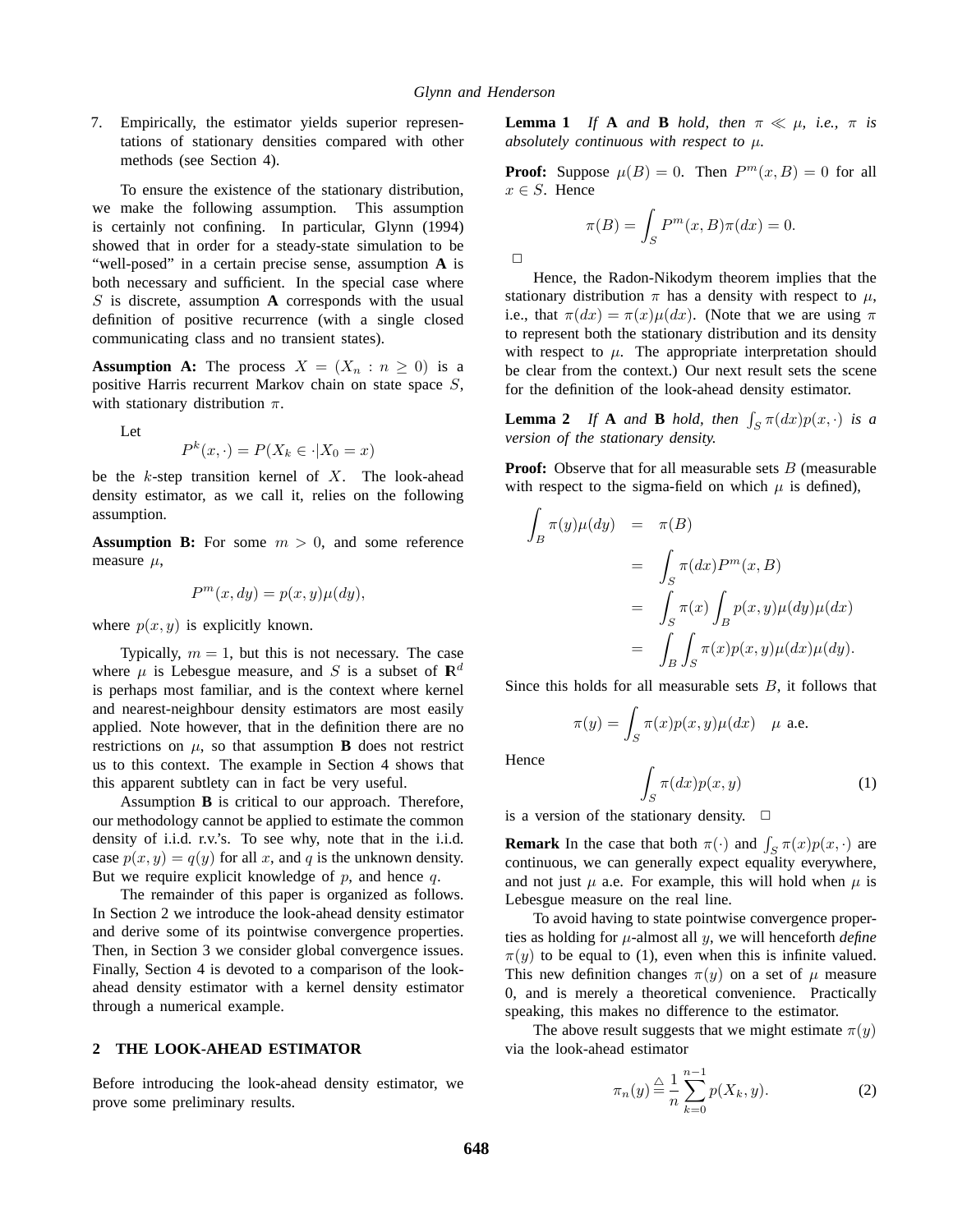Our next result reveals certain pointwise convergence properties of this estimator, including the rate of convergence. In preparation for this result, note that Harris recurrent Markov chains are known to contain regenerative structure (see, e.g., Asmussen 1987, or Henderson and Glynn 1998). So suppose that the chain  $X$  is classically regenerative, i.e., there exist stopping times  $0 = T(-1) \leq T(0) < T(1) < T(2) < \cdots$  such that the random elements

$$
\tilde{X}(i) = (X_{T(i-1)+k} : 0 \le k < T(i) - T(i-1))
$$

are independent for  $i \geq 0$ , and identically distributed for  $i \geq 1$ . Now define, for a real-valued cost function  $f: S \to \mathbb{R}$  and all  $k > 1$ , the random variables

$$
Y_k(f) = \sum_{j=T(k-1)}^{T(k)-1} f(X_j) \text{ and}
$$
  

$$
\tau_k = T(k) - T(k-1),
$$

corresponding to the "cost" accumulated in regenerative cycle  $k$ , and the length of the  $k$ th cycle.

**Theorem 3** *Suppose that assumptions* **A** *and* **B** *hold.*

*1.* The estimator  $\pi_n(y)$  is almost surely convergent, i.e., *for all*  $y \in S$ *,* 

$$
\pi_n(y) \to \pi(y) \quad a.s.,
$$

 $as n \rightarrow \infty$ .

*2. In addition, if* X *is classically regenerative, and*  $E(Y_1(p(\cdot, y))^2 + \tau_1^2) < \infty$ , then

$$
\sqrt{n}(\pi_n(y) - \pi(y)) \Rightarrow \sigma_y N(0, 1), \tag{3}
$$

.

*where*  $N(0, 1)$  *is a standard normal r.v.,*  $\Rightarrow$  *denotes weak convergence, and*

$$
\sigma_y^2 = \frac{EY_1(p(\cdot, y) - \pi(y))^2}{E\tau_1}
$$

**Proof:** Almost sure convergence (Part 1) follows by the strong law for Harris chains (Proposition 3.7, Asmussen (1987), p. 154). The CLT follows directly from Theorem 3.2 of Asmussen (1987), p. 136.  $\Box$ 

Theorem 3 shows that in general, the look-ahead estimator is almost surely convergent, that the error in the estimator is normally distributed, and that the error decreases at rate  $n^{-1/2}$ . This rate of convergence of the error is an improvement on the rate  $(nh_n^d)^{-1/2}$  obtained by Yakowitz (1989) for kernel density estimators.

To conclude this section, we discuss a generalization of the look-ahead estimator that should be of great use in

applications. In the introduction we mentioned that general discrete-event simulations may be viewed as general statespace Markov chains. This is done by appending additional information to the state-space until the resulting process is Markov (see, e.g., Henderson and Glynn 1998). In such contexts, it is likely that one will only be interested in the stationary density of some functional of the process.

For example, suppose we are estimating the density of the steady-state waiting time in a single-server queue, where the arrival process is a superposition of two renewal processes. The sequence of customer waiting times is not necessarily Markov, unless we adjoin the times till the next arrival in each arrival renewal process to the state space  $[0, \infty)$ . But we are primarily interested in the stationary distribution of the customer waiting times, and not the r.v.'s associated with event times.

To handle this situation, let  $f$  be a function defined on the state-space  $S$  that identifies the variables of interest. In the above example,  $f(w, t_1, t_2) = w$ , where  $t_1$  and  $t_2$ are the times till the next arrivals in the 2 renewal arrival processes. Next, we replace assumption **B** with

**Assumption B'** For some  $m > 0$ , and some underlying measure  $\mu$ ,

$$
P(f(X_m) \in dy) = p(x, y)\mu(dy).
$$

Note that if  $f : S \to T$ , for some space T, then  $p: S \times T \to \mathbb{R}$  and  $\mu$  is a measure on the space T. After redefining  $\pi$  to be the stationary distribution of  $f(X_0)$ , all the results of this section go through with the obvious modifications. The results of the following section also hold with similar modifications.

#### **3 GLOBAL PROPERTIES**

In the previous section we discussed the *pointwise* convergence properties of the look-ahead density estimator. In this section we turn to the estimator's *global* convergence properties. In particular, we show that  $\pi_n$  converges in  $L_1$  to  $\pi$  (Theorem 4), and furthermore, that under reasonable conditions,  $\pi_n(y)$  converges to  $\pi(y)$  *uniformly* in y (Theorem 5). Convergence in  $L_1$  ensures that for a given simulation runlength  $n$ , errors of a given size in  $\pi_n(y)$  can only occur on a small (with respect to  $\mu$ ) set. Uniform convergence is especially important in a visualization context. If one can guarantee that the error in the estimator  $\pi_n(y)$  is uniformly small in y, then graphs of  $\pi_n$  will be "close" to  $\pi$ .

**Theorem 4** *Suppose that assumptions* **A** *and* **B** *hold. Then*  $\pi_n \to \pi$  *in*  $L_1$ *, i.e.,* 

$$
\int_{S} |\pi_n(y) - \pi(y)| \mu(dy) \to 0
$$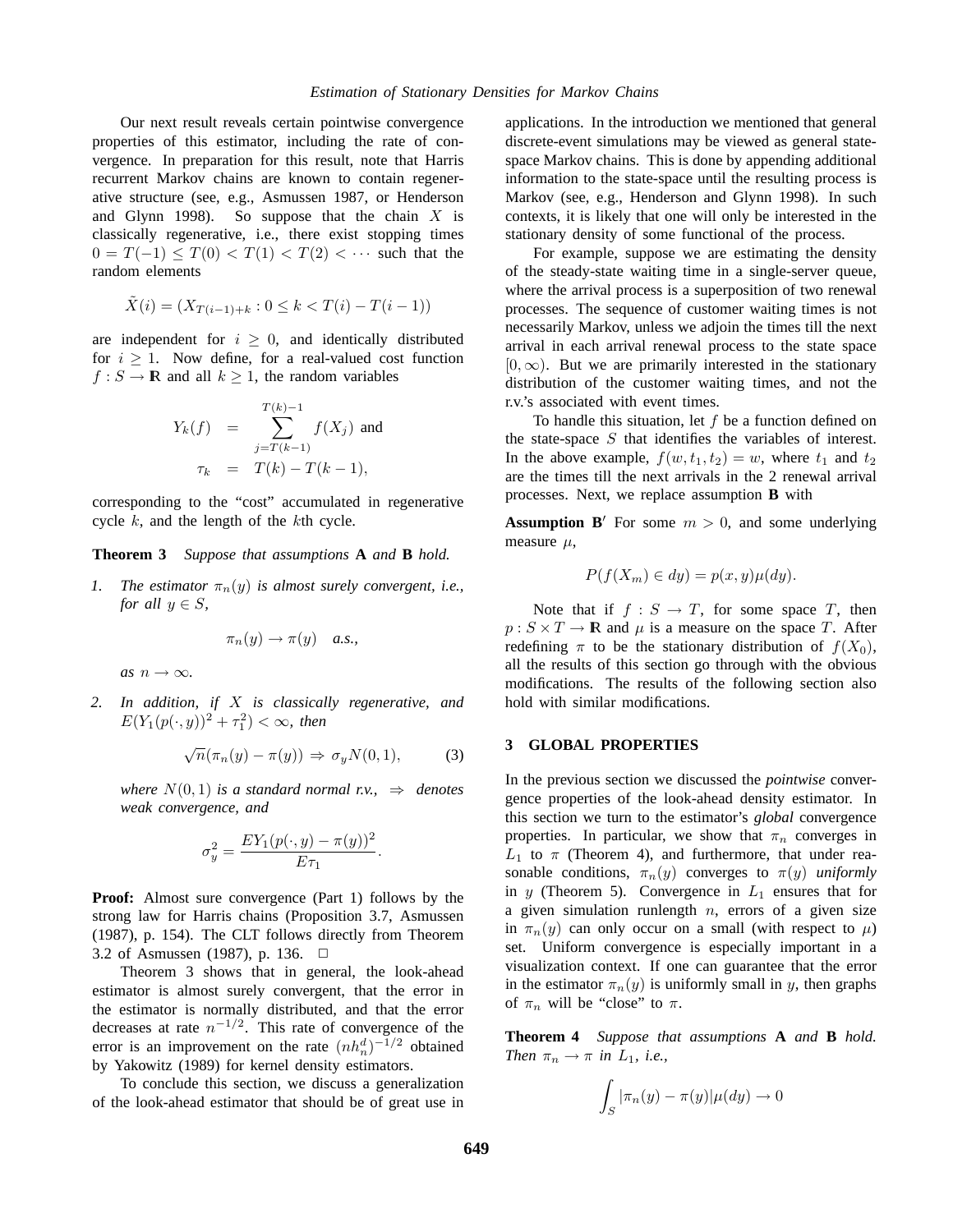$as n \rightarrow \infty$ *. This convergence also holds in expectation, i.e.,*

$$
E\int_{S}|\pi_n(y)-\pi(y)|\mu(dy)\to 0
$$

*as*  $n \rightarrow \infty$ *.* 

**Proof:** First note that

$$
0 \le |\pi_n(y) - \pi(y)| \le \pi_n(y) + \pi(y), \tag{4}
$$

and  $\pi_n(y) + \pi(y)$  integrates to the limit in the sense that

$$
\lim_{n \to \infty} \int_{S} \pi_n(y) + \pi(y) \mu(dy)
$$
\n
$$
= 2
$$
\n
$$
= \int_{S} 2\pi(y)\mu(dy)
$$
\n
$$
= \int_{S} \lim_{n \to \infty} (\pi_n(y) + \pi(y))\mu(dy). (5)
$$

Hence (see Exercise 16.6, p. 222, Billingsley 1986), it follows from (4) and (5) that

$$
\lim_{n \to \infty} \int_{S} |\pi_n(y) - \pi(y)| \mu(dy)
$$
  
= 
$$
\int_{S} \lim_{n \to \infty} |\pi_n(y) - \pi(y)| \mu(dy)
$$
  
= 0 a.s.

Finally, since  $\int |\pi_n(y) - \pi(y)| \mu(dy) \leq 2$  for all n, the second result follows by dominated convergence.  $\Box$ 

The following theorem gives simple sufficient conditions for uniform convergence when the state space is compact. For the proof, see Henderson and Glynn (1998b).

**Theorem 5** *Suppose that*  $S \subset \mathbb{R}^d$  *is compact, and assumptions* **A** *and* **B** *hold. Suppose further that* p :  $S \times S \to [0,\infty)$  *is continuous on*  $S \times S$ *. Then*  $\pi_n$ *converges uniformly to* π *on* S*, i.e.,*

$$
\sup_{y \in S} |\pi_n(y) - \pi(y)| \to 0 \quad a.s.
$$

 $as n \rightarrow \infty$ .

# **4 AN EXAMPLE**

In this section, we compare the look-ahead density estimator with a kernel density estimator through a numerical example. Specifically, we estimate the (known) stationary distribution of the customer waiting time sequence in the M/M/1 queue. In this system, customer  $n (n \ge 1)$ arrives at time  $T_n$ , and requires a service time  $V_n$ . The sequence of service times  $(V_n : n \geq 0)$  is i.i.d., and each  $V_i$  is exponentially distributed with mean  $\mu^{-1}$ . The sequence of interarrival times  $(U_n : n \ge 1)$  is i.i.d., where

 $U_n = T_n - T_{n-1}$  is exponentially distributed with mean  $\lambda^{-1}$  (note that we define  $T_0 = 0$ ). The interarrival and service time sequences are independent. Let  $W_n$  denote the waiting time excluding service of the *nth* customer. Then it is well known that the sequence  $W = (W_n : n \ge 0)$ satisfies the Lindley recursion

$$
W_{n+1} = [W_n + X_{n+1}]^+,
$$

where  $X_n \stackrel{\triangle}{=} V_{n-1} - U_n$  for  $n \geq 1$ , and for  $x \in \mathbb{R}$ ,  $[x]^+ \stackrel{\triangle}{=} \max\{x, 0\}$ . Observe that  $(X_n : n \ge 1)$  is i.i.d., so that W is a Markov chain on  $S = [0, \infty)$ . If  $\rho \stackrel{\triangle}{=} \lambda / \mu < 1$ , then  $W$  is positive Harris recurrent (see Asmussen 1987, p. 181).

The stationary distribution of  $W$  is a mixture of a unit mass at 0, and an exponentially distributed r.v. with mean  $(\mu - \lambda)^{-1}$ . Thus, it is convenient to take  $\mu(dx) = \delta_0(dx) + I(x \ge 0)dx$ , where  $\delta_0$  is the probability measure that assigns a mass of 1 to the origin. The stationary distribution then has density  $\pi$  with respect to  $\mu$ , where  $\pi(0) = 1 - \rho$ , and for  $x > 0$ ,

$$
\pi(x) = \rho(\mu - \lambda)e^{-(\mu - \lambda)x}.
$$

To define the look-ahead estimator we need to define  $p(x, \cdot)$ , the transition density of W with respect to  $\mu$ . It is straightforward to show that  $p(x, 0) = (1 + \rho)^{-1} e^{-\lambda x}$ , and for  $y > 0$ ,

$$
p(x, y) = \frac{\lambda}{1 + \rho} \exp(-\mu[y - x]^{+} - \lambda[x - y]^{+}).
$$

The look-ahead density estimator at  $y$  is then given by

$$
\pi_L(y; n) \stackrel{\triangle}{=} n^{-1} \sum_{k=0}^{n-1} p(W_k, y).
$$

Defining the kernel density estimator is slightly more problematical, due to the presence of the point mass at 0 in the stationary distribution, and to the need to select a kernel and bandwidth. To estimate the point mass at 0 we use

$$
\pi_K(0; n) \stackrel{\triangle}{=} n^{-1} \sum_{k=0}^{n-1} I(W_k = 0),
$$

the mean number of visits to 0 in a run of length  $n$ . For  $y > 0$ , we estimate  $\pi(y)$  using

$$
\pi_K(y; n) \stackrel{\triangle}{=} (n h_n)^{-1} \sum_{k=0}^{n-1} I(W_k > 0) \varphi((y - W_k)/h_n),
$$

where

$$
\varphi(x) = \frac{e^{-x^2/2}}{\sqrt{2\pi}}
$$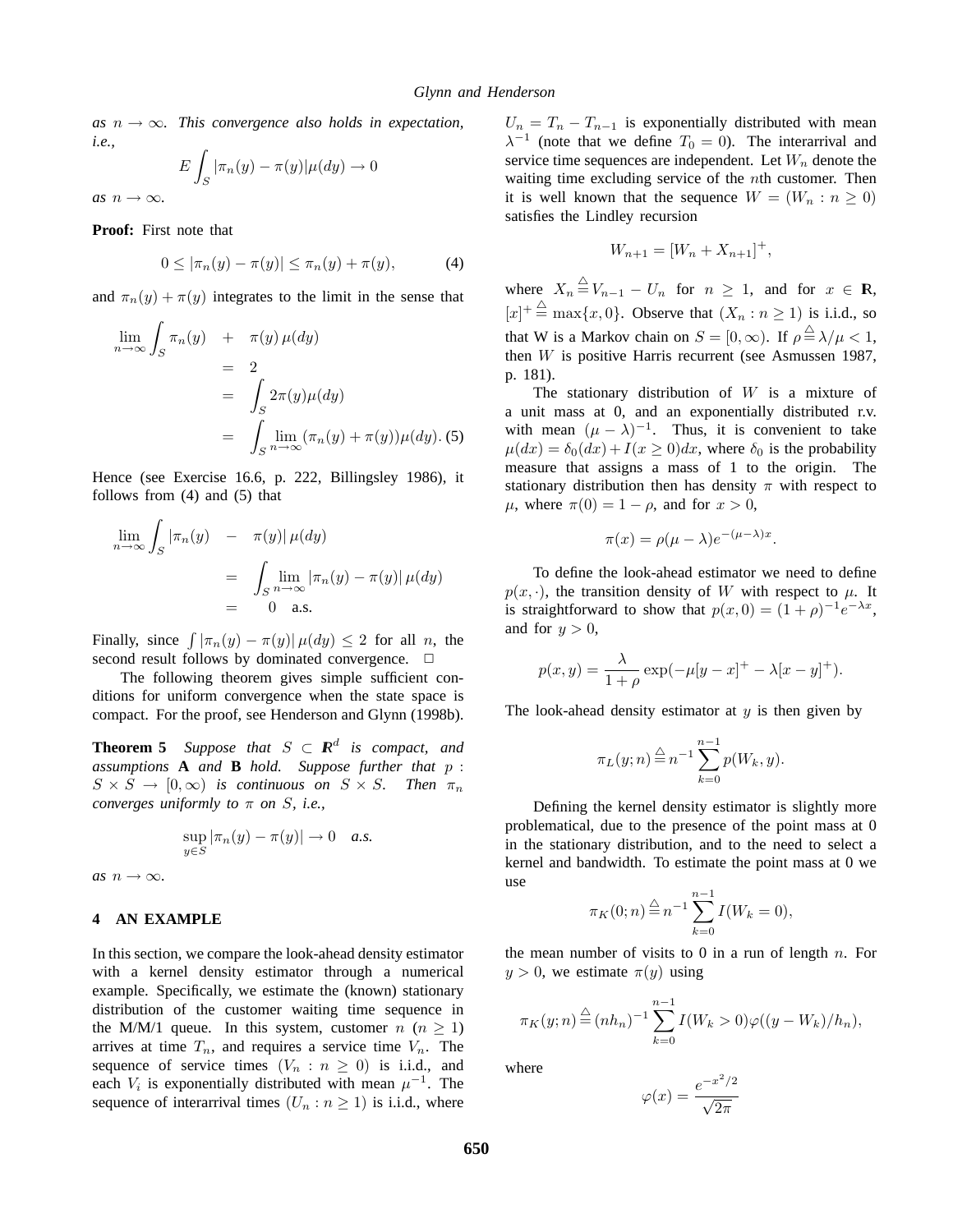is the density of a standard normal r.v., and  $h_n = n^{-1/5}$ . This choice of  $h_n$  (modulo a multiplicative constant) yields the optimal rate of mean-square convergence in the case where the observations are i.i.d. (Prakasa Rao 1983, p. 182), and so it seems a reasonable choice in this context.

For this example we chose  $\lambda = 0.5$  and  $\mu = 1$ , so that  $\rho = 0.5$ . To remove the effect of initialization bias (note that both estimators are affected by this), we simulated a stationary version of W by sampling  $W_0$  from the stationary distribution.



Figure 1: Density estimates from a run of length 100.



Figure 2: Density estimates from a run of length 1000.

The density estimates for  $x > 0$  together with the exact density are plotted for simulation runlengths of  $n = 100$ (Figure 1) and  $n = 1000$  (Figure 2). We observe the following from these figures.

- 1. For both  $n = 100$ , and  $n = 1000$ , the look-ahead density appears to closely match the exact density.
- 2. For both  $n = 100$ , and  $n = 1000$ , the kernel density estimator appears to perform better away from the origin. It's performance near the origin is particularly poor.
- 3. Overall, the look-ahead density appears to be a far better representation of the exact density than the kernel density.
- 4. The look-ahead density appears to be monotone for both runlengths.
- 5. The kernel density has several local modes, as is strikingly evident in Figure 1.

The poor performance of the kernel density estimator relative to the look-ahead density estimator was, perhaps, expected, owing to the different convergence rates discussed in Section 2. Particularly notable is the poor performance of the kernel density estimator near the boundary. With increasingly long runlengths, and smaller bandwidths, this effect may be expected to diminish, but progress is slow as exemplified in Figure 2 for a run of length 1000.

We anticipate that similar behaviour can be expected on far more general systems, and therefore conclude that when applicable (i.e., when assumptions **A** and **B** are satisfied), the look-ahead approach discussed in this paper should be the preferred methodology for density estimation.

### **ACKNOWLEDGMENTS**

The work of the first author was partially supported by NSF Grant DMS 9704732.

#### **REFERENCES**

- Asmussen, S. 1987. *Applied Probability and Queues.* Wiley, New York.
- Billingsley, P. 1986. *Probability and Measure, 2nd ed.* Wiley, New York.
- Devroye, L. 1985. *Nonparametric Density Estimation: The* L<sup>1</sup> *View.* Wiley, New York.
- Devroye, L. 1987. *A Course in Density Estimation.* Birkhauser, Boston.
- Glynn, P. W. 1994. Some topics in regenerative steadystate simulation. *Acta Applicandae Mathematicae* 34: 225–236.
- Henderson, S. G. and P. W. Glynn. 1998. Regenerative steady-state simulation of discrete-event systems. *In Preparation.*